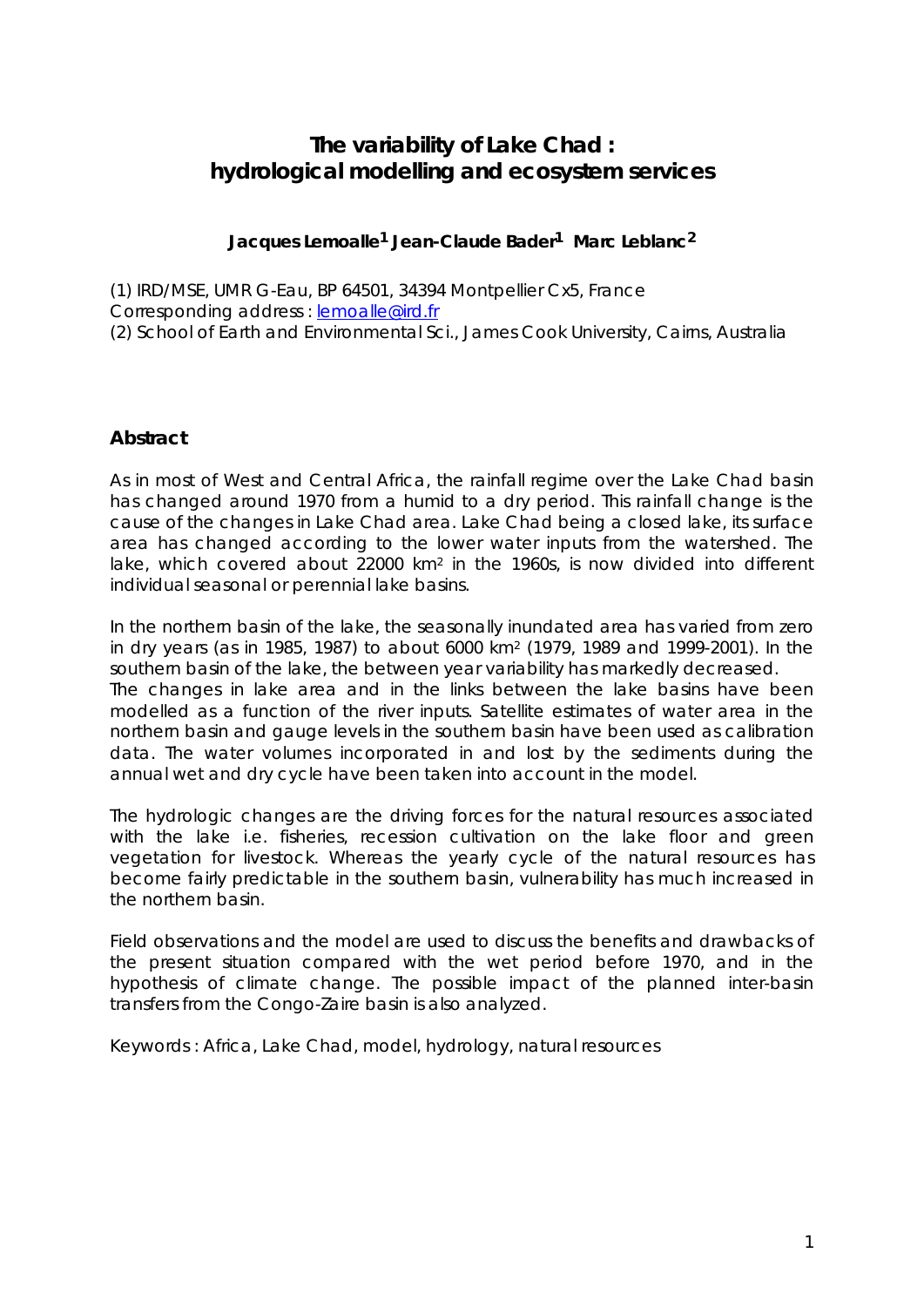# **Introduction**

As most closed lakes, Lake Chad (Figure 1)has a long history of wet and dry periods which span different time scales, from the Quaternary to the last century (Servant & Servant, 1983; Olivry et al., 1996; Lemoalle, 2004; Leblanc et al. 2006). A recent striking manifestation of this variability has been the recession of the lake in 1973-75 as a consequence of the drought in the African Sahel belt. In 1975, the northern basin of Lake Chad, which covered an area of 9000 km2 during the 1960s, completely dried up. Since this time, this basin has been only occasionally and partially inundated, with heavy consequences on the ecology of this region and on the livelihood of the local populations.



**Figure 1. Situation of Lake Chad in Africa** 

A first use of Meteosat data has been made to forecast the inundated surface area in the northern basin of the lake some time ago (Lemoalle, 1991).

A new methodology for more precise estimates of the inundated area has since been developed, using Meteosat data (Leblanc, 2002). The results are presented here. They provide a record of the variations in the northern pool of Lake Chad where there has been no gauge readings since 1977. They have been used for the calibration of a simulation model of Lake Chad hydrology, which is presented in this paper together with the consequences of the lake variability on the natural resources of the lake.

# **The main characteristics of Lake Chad hydrology**

Considering the large variability of the water level and associated landscapes, a classification in three main states of the lake was proposed by Tilho (1928), who showed that the lake level variations were directly related to rainfall changes on its basin.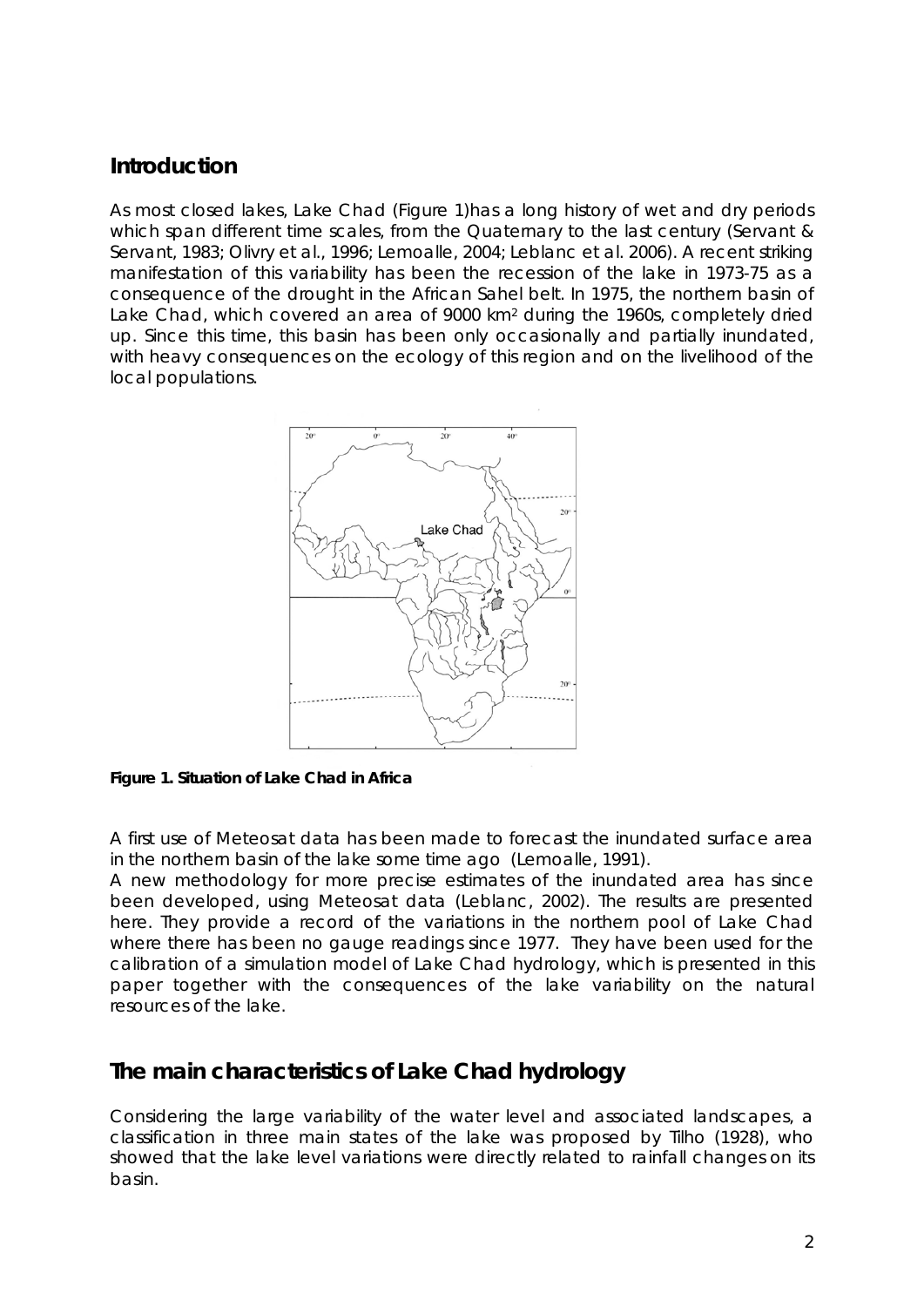- The Large L. Chad, holds 25,000 km2 of open water with a limited coastal sand dune archipelago, a water surface altitude of 283.5 m and occasional slight overflow towards the North-East through the Bahr El Ghazal. This Large Chad state has been approached only for short periods during the last century.

- The Normal (intermediate) Lake Chad is a single body of water covering about 20,000 km2, at an intermediate level of 281 to 282 m, an archipelago of some 2,000 dune islands, some limited marshy vegetation on the shores (Figure 2). The shift from Normal to Small Lake Chad occurred in 1973-75.

- The Small Lake Chad, is made up of different separated bodies with a permanent open water pool of about 1,700 km2 at a maximum altitude of circa 280 m facing the River Chari delta. The other water bodies are mostly permanent or seasonal marshes ranging from 2,000 to 14,000 km2 covering the northern basin of the lake and parts of its southern basin (Figure 2). The lake has been functioning as a Small Chad since 1975.



**Figure 2. The contours of the « normal » Lake Chad from a Landsat mosaic of January 1973 with the main sills between basins. The gauging stations are indicated, with Bol still being operational.** 

The mean water budget of the Normal Lake Chad has been studied by a number of authors, from Touchebeuf de Lussigny (1968) to Olivry et al. (1996). During the period 1954-69, the water budget resulted from an equilibrium between :

- river inflow (43.6 km<sup>3</sup>/year) of which 96% from the River Chari,
- direct rainfall (329 mm/year) and evaporation (2170 mm/year)
- plus some outflow seepage (2.3 km<sup>3</sup>/year) (Vuillaume, 1981).

For the period 1972-89, the mean River Chari annual input was 22 km<sup>3</sup>, and the mean rainfall over the lake 207 mm/year.

The Normal Lake Chad may be divided in two main basins, north and south, which are separated by a shallow sill, locally known as the Great Barrier, often covered by aquatic macrophytes. The southern basin is itself divided by a sill between the southern open water and the archipelago (Figure 2).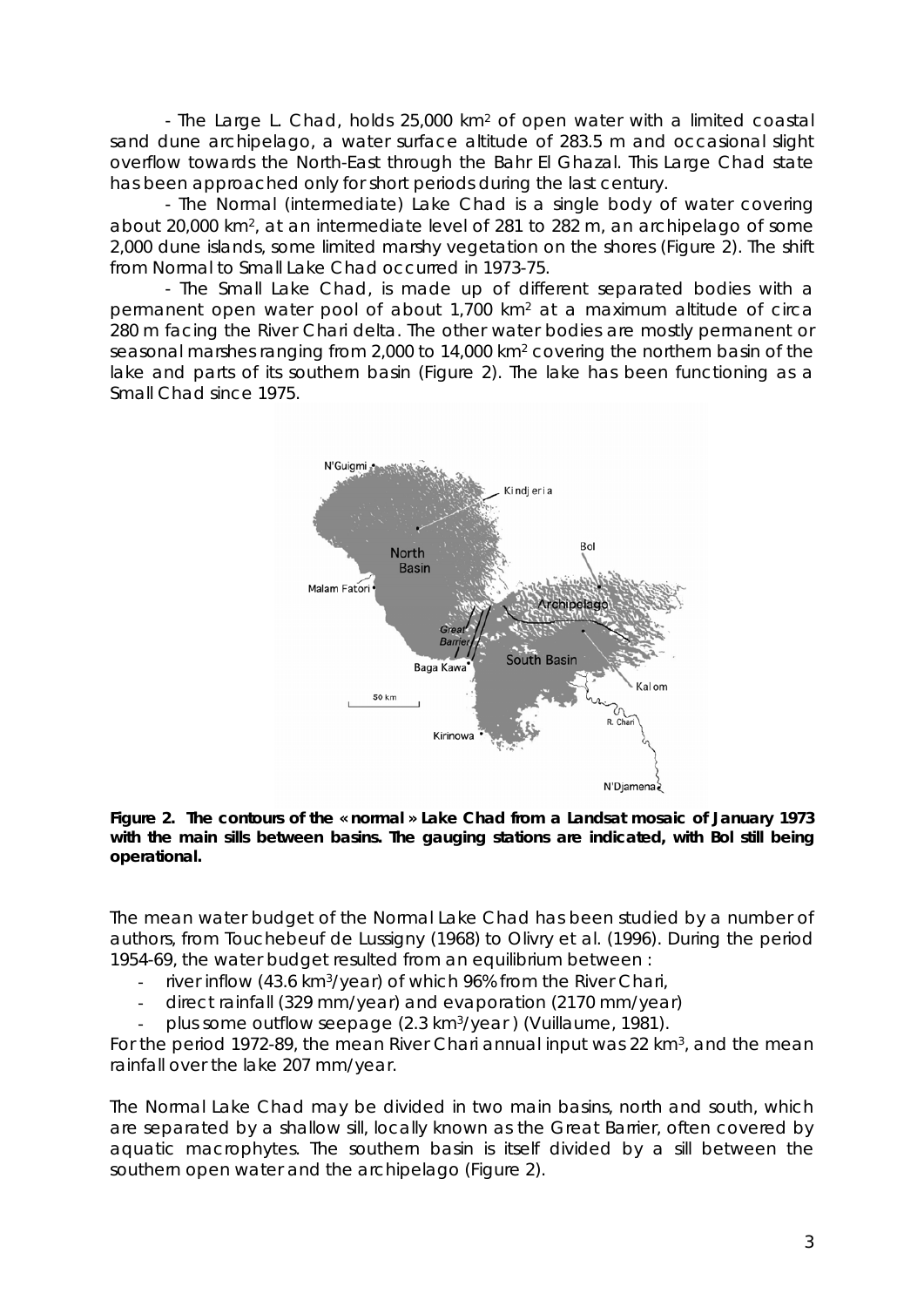A state of Small Lake Chad occurs when the water level decreases below the altitude of the main sill : the northern basin receives some water from the main tributary only when the southern basin spills over the Great Barrier ( see Figure 3). The annual cycle in the northern pool during a Small Chad period is then highly variable. Since 1976, the inundation of the northern basin has varied from year to year and season to season, depending on the River Chari flood, on the level in the southern basin and on the spillage over the Great Barrier. The input from the small River Yobe (about 0.5 km3/year), feeding directly the northern basin at the border between Nigeria and Niger, is just sufficient to maintain a marsh area around its estuary. The maximum yearly flood extent of the northern pool varied from zero (in 1985, 1987) to more than 6,000 km2 (January and February 1976, 1977, 1979, 1989, and from 1999 to 2004). From 1975 to 1998, the basin was almost completely dry for several months each year between October and December (Lemoalle, 1991 ; Leblanc, 2002). From 1999 to 2005, however, some water remained all the year round (Leblanc et al. 2003,

and Landsat data). Local populations used the former lake bed as arable land and range land during the draw-down periods, and fisheries were extremely active when the flood occurred.

During the Small Chad period, the annual cycle of the water level in the southern pool has been relatively stable compared with that of the north basin, as shown by the Bol and Kalom gauge readings (DREM) complemented by accurate Topex/Poseidon satellite altimetric data (Birkett, 2000 ; Mercier et al. 2002). Starting from the seasonal low level in July or August in the southern pool, an increase in level by about 1.5 m occurs with the input of the R. Chari flood, until a level of 279.5 to 281 m is reached in December. Overflow may then occur toward the northern basin of the lake through the Great Barrier and toward the eastern archipelago (Figure 3). The altitude of the sills is close to 279.3 m*.* But they are covered with a dense vegetation acting as a break to the circulation of water (the Great Barrier extends more than 40 km between the two basins). It has been observed that significant transfer of water over the ridges occurs only when the water level in the south pool reaches 280.0 m. The flow is also dependent on the physiological state of the macrophytes and on the occurrence of channels cut through the vegetation to allow for navigation.



**Figure 3. A schematic cross section of lake Chad showing the two main basins, with indications of the altitude of the sills and of the basin floors.**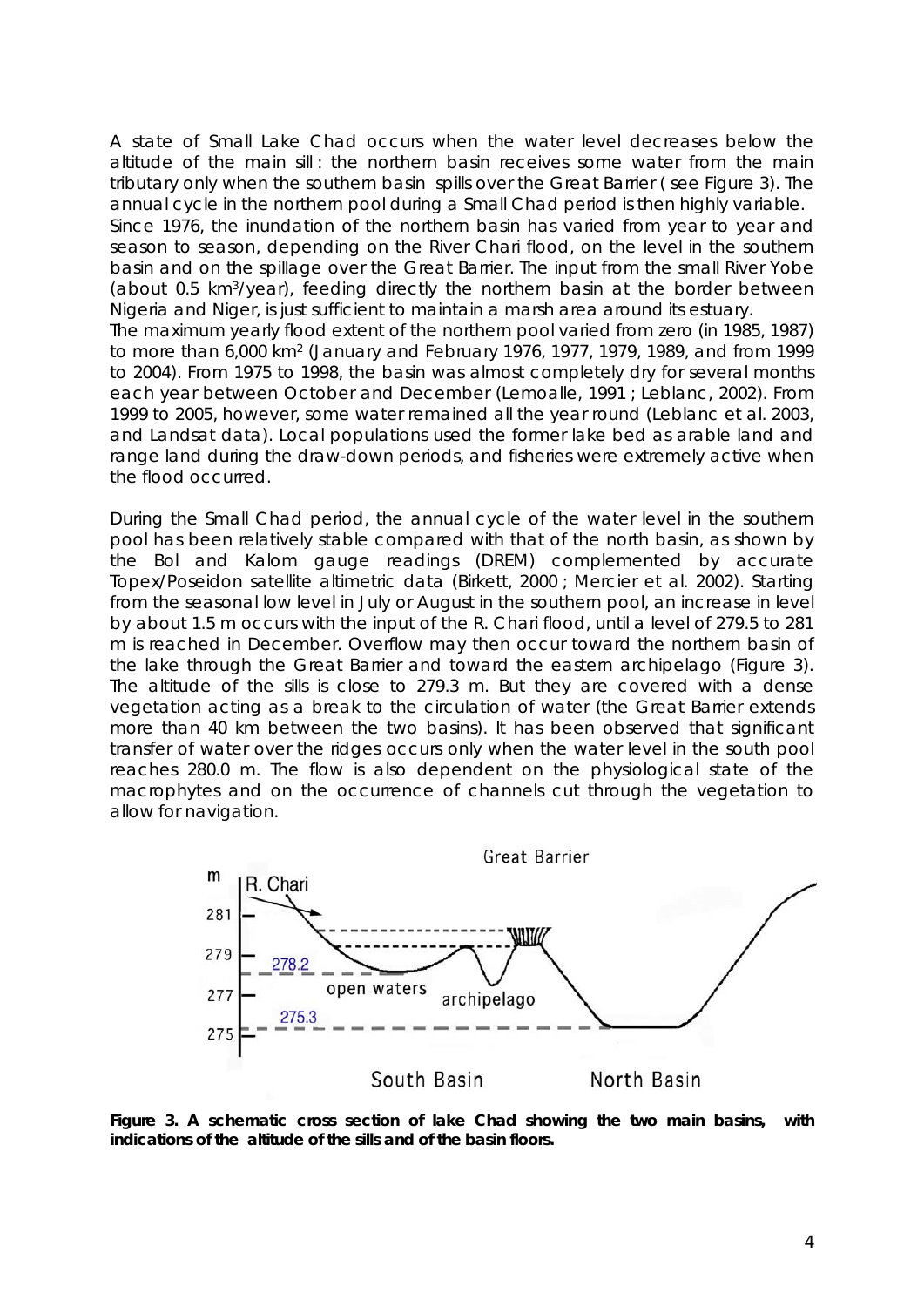# **Methods**

## **Estimating the water surface area**

We have used a combination of satellite data to reconstruct the fluctuations of the total surface area of Lake Chad.

The period that spans from June 1973 to October 1977 has been studied by Lemoalle (1978) using Landsat MSS data and aeroplane surveys. Later Lemoalle synthesised and updated his work with the use of Meteosat data (Lemoalle, 1991; Lemoalle in Olivry, 1995). This led to the publication of the extent of Lake Chad north pool in January ("maximum annual extent") from 1973 to 1990. Using AVHRR/LAC and Meteosat Tmax archived thermal data we complemented this work with a comprehensive monthly time series of the total surface water area of the lake from 1986 to 2001 (Leblanc, 2002; Leblanc et al., 2003, Leblanc et al., 2007). When avai!able, AVHRR/LAC data were used as they have a higher spatial resolution (1 km) than Meteosat (5 km). These data, however, are not always available. Therefore, they were complemented with Meteosat Tmax l0-days thermal composite data. Due to the Meteosat sensor's high temporal resolution, 10-day and monthly Tmax (Maximal Value Composite) offer the possibility to bypass cloud cover. These Meteosat data have been archived systematically from 1986 to 1987 (April to October) and since 1988.

In semiarid regions, the difficulty of mapping water under aquatic vegetation can be overcome by using thermal satellite data (Leblanc et al., 2003, Leblanc et al., 2007). The rationale of the methodology is that both open water and water covered with aquatic vegetation have a higher thermal inertia than the surrounding bare dry land and non-aquatic vegetation. That is open and covered water warms up less during the day and cools down less at night. Near Lake Chad, a strong discrepancy between diurnal and nocturnal temperature is observed all year long (Olivry, 1996). Rosema (1990) showed that, in the region of Lake Chad, Meteosat thermal data can be used to detect the boundary between the land and the wetlands. Travaglia (1995) also applied this method of thermal inertia to map the extent of water bodies in the Sudd wetlands in Sudan. This region has a similar environment to that of Lake Chad with wetIands covered by dense mats of floating vegetation within which areas of open water occur. The authors report that AVHRR/LAC thermal data (channel 4) can achieve a clear distinction of both open water and water under vegetation from the bare soil and soil with active vegetation (Travaglia et al. 1995).

## **The hydrological model**

A simple model has been set up in order to describe the hydrological functioning of the lake, and especially the inundated surface area of its northern basin during a period when there has been no water level recording (1976-present).

It is a spreadsheet model, with the water volume in each lake basin (south, archipelago and north) used as the state variable computed on a daily time step. In each basin, the change in water volume is the difference between input and losses. Input is the sum of direct rain on the water surface plus surface inflow, either from rivers (River Chari and secondarily the River Yobe) or from overflow spillage over the sills between basins. Losses consist mainly of evaporation.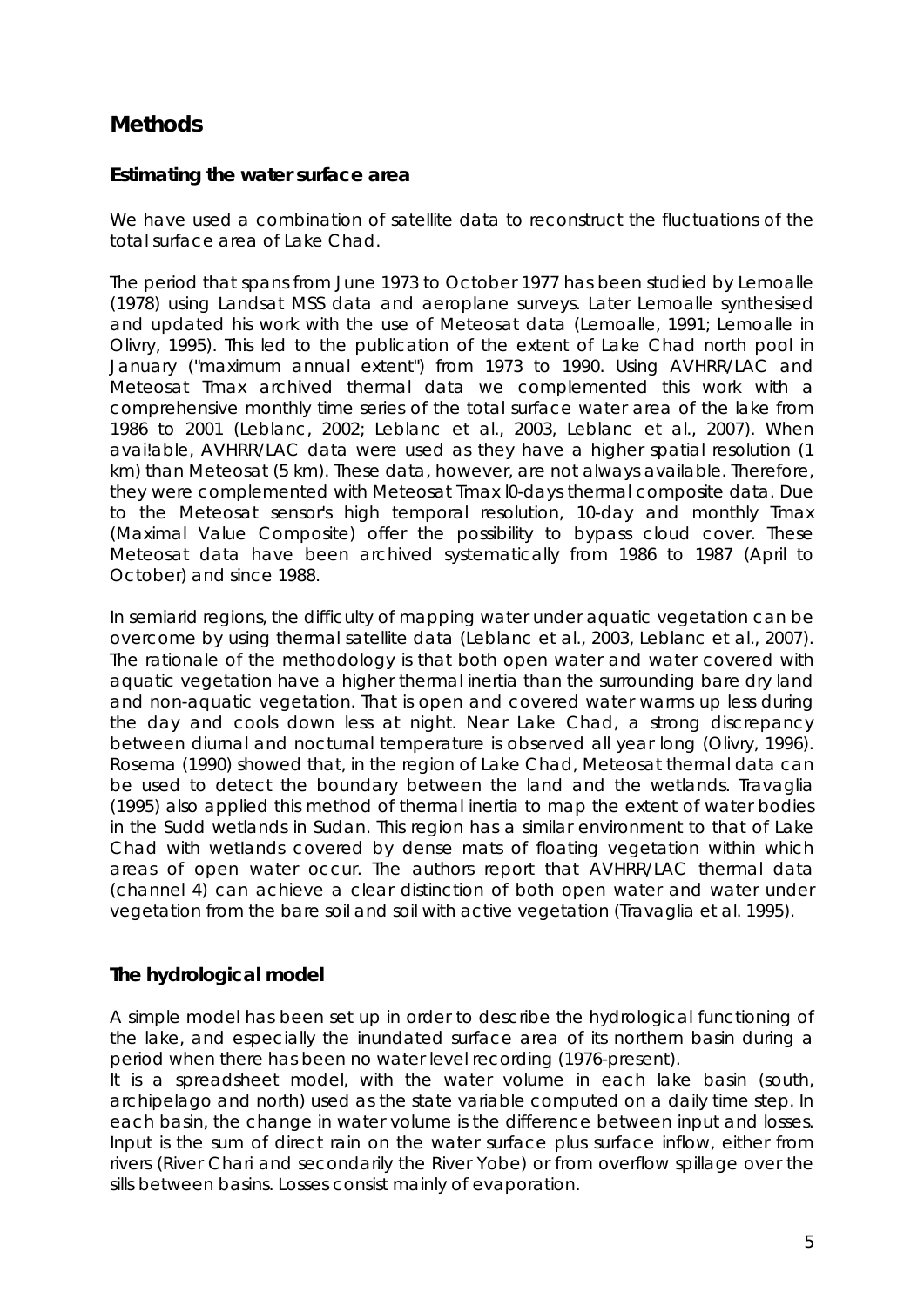There is no seepage to the water table, but some water is used to fill a reservoir underlying the lake itself. The functioning of these reservoirs is slightly different in the archipelago and in the north basin (Figures 4 and 5).

The model is a modified and updated version for the Small Chad of the monthly hydrological budget presented by Vuillaume (1981) for the Normal Chad.

The lake is divided into three pools isolated by sills. One sill divides the southern basin into the south pool, directly fed by R. Chari inflows, and the Bol archipelago, which is in fact made of a great number of small pools. The other sill is the Great Barrier (Figure 3). The model inputs are the Chari and Yobe discharges and the rain and evaporation rates. The outputs are volume, area and level of water for each of the three basins and the Bahr El Gazal discharge(Figure 4).



**Figure 4. Design of the model** 

#### THE WATER VOLUMES

### South basin

The volume Vs of the southern basin is straight forward, with the Chari discharge Qcs plus direct rain inputs Ps on surface Ss, minus evaporation E and spillage Qsn and Qsa towards the two other basins.

 $Vs(t+dt) = Vs(t) + (Ss(t) * (Ps(t) - E(t)) + Qcs(t) - Qsn(t) - Qsa(t)) * dt$ 

### Northern basin

Observations during the seasonal refilling of the northern basin indicated that a large amount of water is used to saturate the upper sediment. This has been modelled as a fictional reservoir of thickness Dn. , whose value was calibrated (1.62 m). The water surface is in equilibrium between the lake itself and the sediment (Figure 5). The total water volume Vnt varies with the discharges coming from south basin (Qsn) and Kiobe river (Qkn), and with Rain Pn and evaporation applied to the whole wet surface Snt. The proper volume Vn of the lake is calculated from Vnt.

 $Vnt(t+dt) = max(0; Vnt(t) + (Snt(t) * (Pn(t) - E(t)) + Qsn(t) + Qkn(t)) * dt)$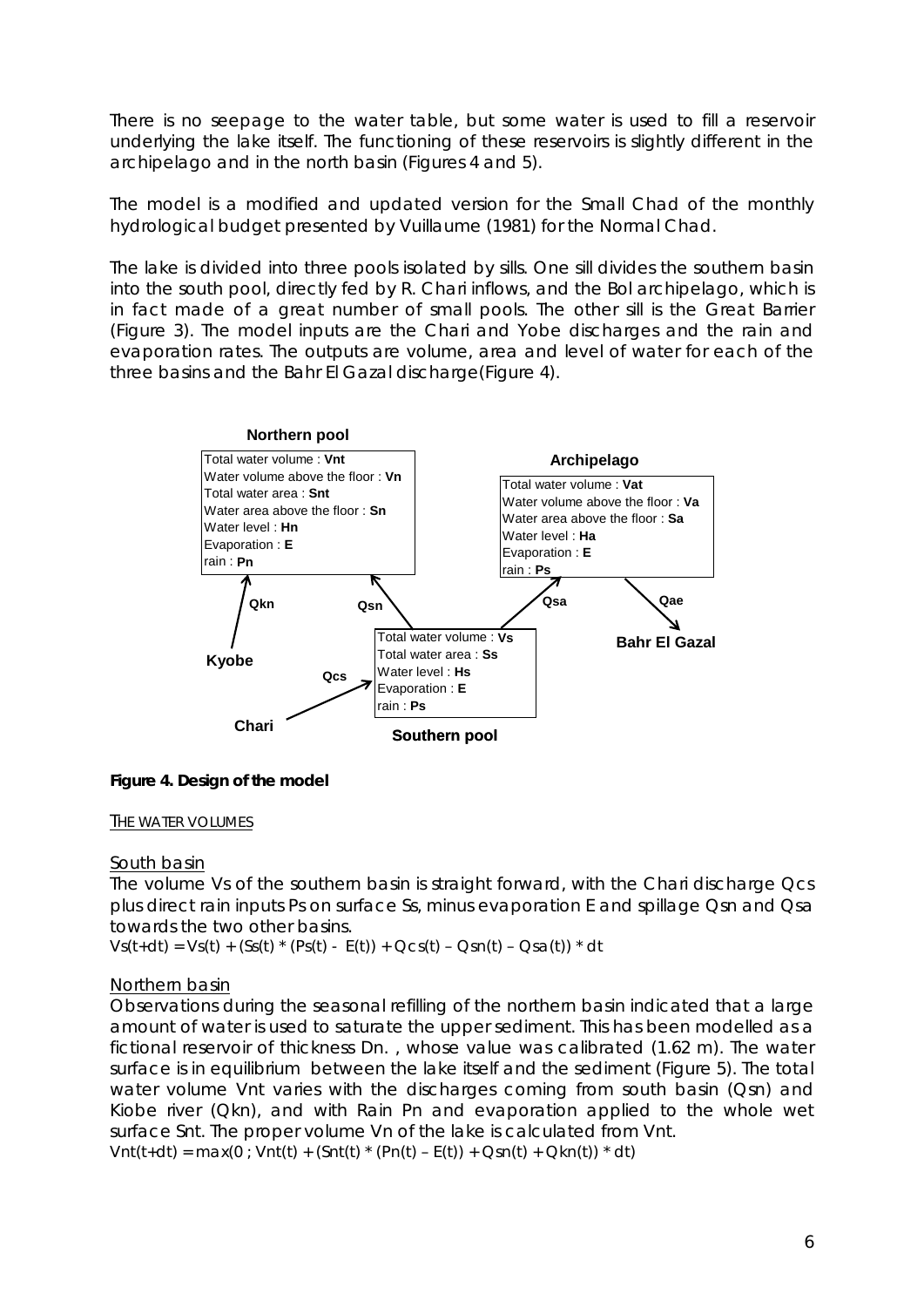

**Figure 5: Hydrologic functioning of the northern basin with a double reservoir. The visible reservoir, above the land surface, is the lake proper. The second reservoir is contained by the upper sediment and extends further than the lake shores.** 

#### Archipelago

The total volume of water Vat is partitioned between the lake water proper, Va, and some water in the underlying sediment. To simulate the seepage and water contents of some sediments, the sediment has been divided into two parts. The part of the sediment underlying the lake area at level Ha1(calibrated at 278.87 m) is pervious, while the sediment above Ha1 is impervious. The total water volume Vat is zero when there is no open water (level Ha0), and can be negative when there is only some water in the sediment. The total volume Vat varies with the discharge coming from south basin (Qsa) and lost in the Bahr el Ghazal (Qae), and with rain and evaporation applied to the whole wet surface. This surface is equal to Sa when Ha is above Ha1, and to Sa1 when Ha is below Ha1 (Figure 6):

Vat(t+dt) = Vat(t) + (max(Sa(t), Sa1) \* (Pn(t) – E(t)) + Qsa(t) – Qae(t)) \* dt



**Figure 6 : Hydrologic functioning of the archipelago.** 

### THE FLOWS

### Flow from south to north basin Qsn

In the model, the link between the southern and the northern basin Qsn is a channel of length d and width L, with an horizontal bottom at H0n. When the flow is directed from south to north, the slope of the water surface is J and the mean depth is Z. We evaluated Qsn by Q0 by applying Manning Strickler formula as follows: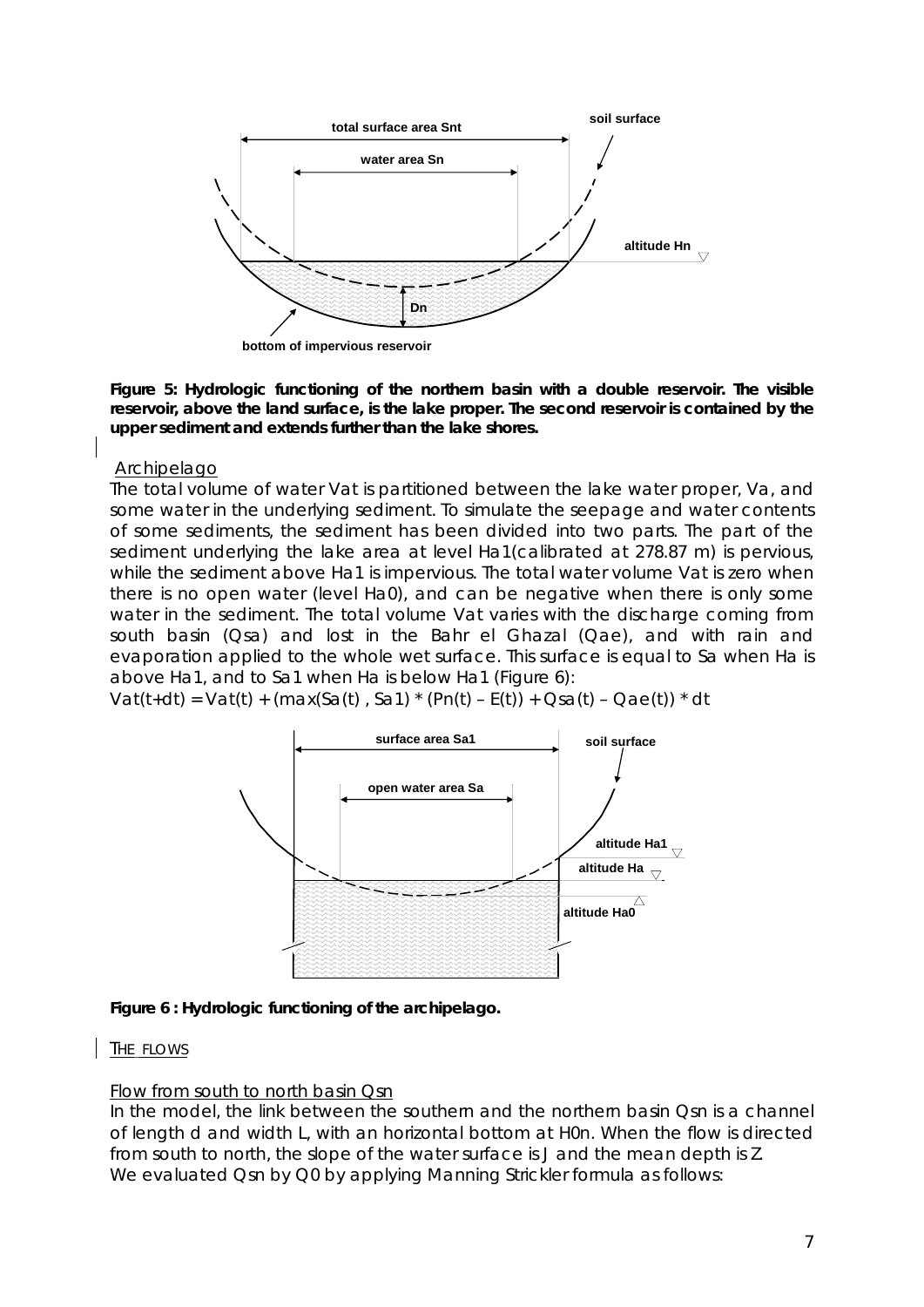| Q <sub>0</sub> | $\equiv$ 100 $\pm$ | $k * L * ((Hs + max(Hn : H0n)) / 2 - H0n)^{Nn} * ((Hs - max(Hn : H0n)) / d)^{0.5}$        |
|----------------|--------------------|-------------------------------------------------------------------------------------------|
|                | $\equiv$ 100 $\pm$ | An * ((Hs + max(Hn ; H0n)) / 2 – H0n) <sup>Nn *</sup> (Hs – max(Hn ; H0n)) <sup>0.5</sup> |
|                |                    | with $An = k * L/d^{0.5}$                                                                 |

The parameters H0n, Nn et An have been determined as follows :

- H0n : the altitude of the sill estimated from field observations : 279.30 m
- Nn : as the impact of the vegetation can change as a function of water level, n may be slightly different from the theoretical value of 5/3 and was calibrated to 1.4373.
- An : depends on L and d and was determined, as the Strickler coefficient, from optimization procedures (2171 hm $\frac{3}{10}$ ur m $\frac{1.9373}{100}$ .

When running the model, some oscillations may appear when Hs and Hn have almost the same value. This has been avoided by setting a limit value Osn<sub>max</sub> for Osn, which leads to equalize the levels Hs and Hn at the end of time step.

The flow Qsn at time t is  $Qsn(t) = min(QO(Hs(t), Hn(t))$ ,  $Qsn_{max}(Hs(t), Hn(t))$ 

Flow from south basin to archipelago Qsa

The flow from the southern basin to the archipelago is calculated in the same manner :

Qo = Aa \*  $((Hs + max(Ha : H0a)) / 2 - H0a)^{Na}$  \*  $(Hs - max(Ha : H0a))^{0.5}$ 

If  $Hs(t) > Ha(t)$ :  $Osa(t) = min(OO(Hs(t), Ha(t))$ ,  $Osa_{max}(Hs(t), Ha(t))$ If  $Hs(t) < Ha(t)$ :  $\text{Osa}(t) = \text{max}(-\text{O0}(\text{Ha}(t), \text{Hs}(t))$ ,  $\text{Osa}_{\text{max}}(\text{Hs}(t), \text{Ha}(t))$ 

The parameters of Qsa have been determinated in the same way as Qsn : H0a = 279.30 m ; Na = 2.8491 ; Aa = 1636 hm<sup>3</sup>/jour m<sup>-3.3491</sup>

### Outflow from the lake Qae

When the water level of the lake is high, (282,5 m) an overflow may develop into the fossil Bahr El Ghazal, out of the archipelago toward the low Bodele depression in the north-east.

Qae is the discharge to the Bahr el Ghazal, modelled as a broad crested weir, Lae wide and at altitude Hae. The discharge writes (m<sup>3</sup>/s) :

Qae =  $0.385 *$  Lae  $*(2 * q)^{0.5} *$  (Ha – Hae)<sup>m</sup>  $=$  Ba  $*(Ha - Hae)^m$ with Ba =  $0.385 *$  Lae  $*(2 * g)^{0.5}$ 

The parameters used here are :

- Hae = 282.0 m from field observations (Olivry et al. 1996),
- m : usually equal to 3/2, this exponent was calibrated here at 1.730 with the very few data available (November and December 1956),
- Ba : calibrated with the same data, at  $21.92 \text{ m}^{1.27}/\text{s}$

#### THE OBSERVED DATA

The only long term gauge on Lake Chad is situated in the archipelago at Bol. We have used monthly mid-month data from 1988 to 2004. According to field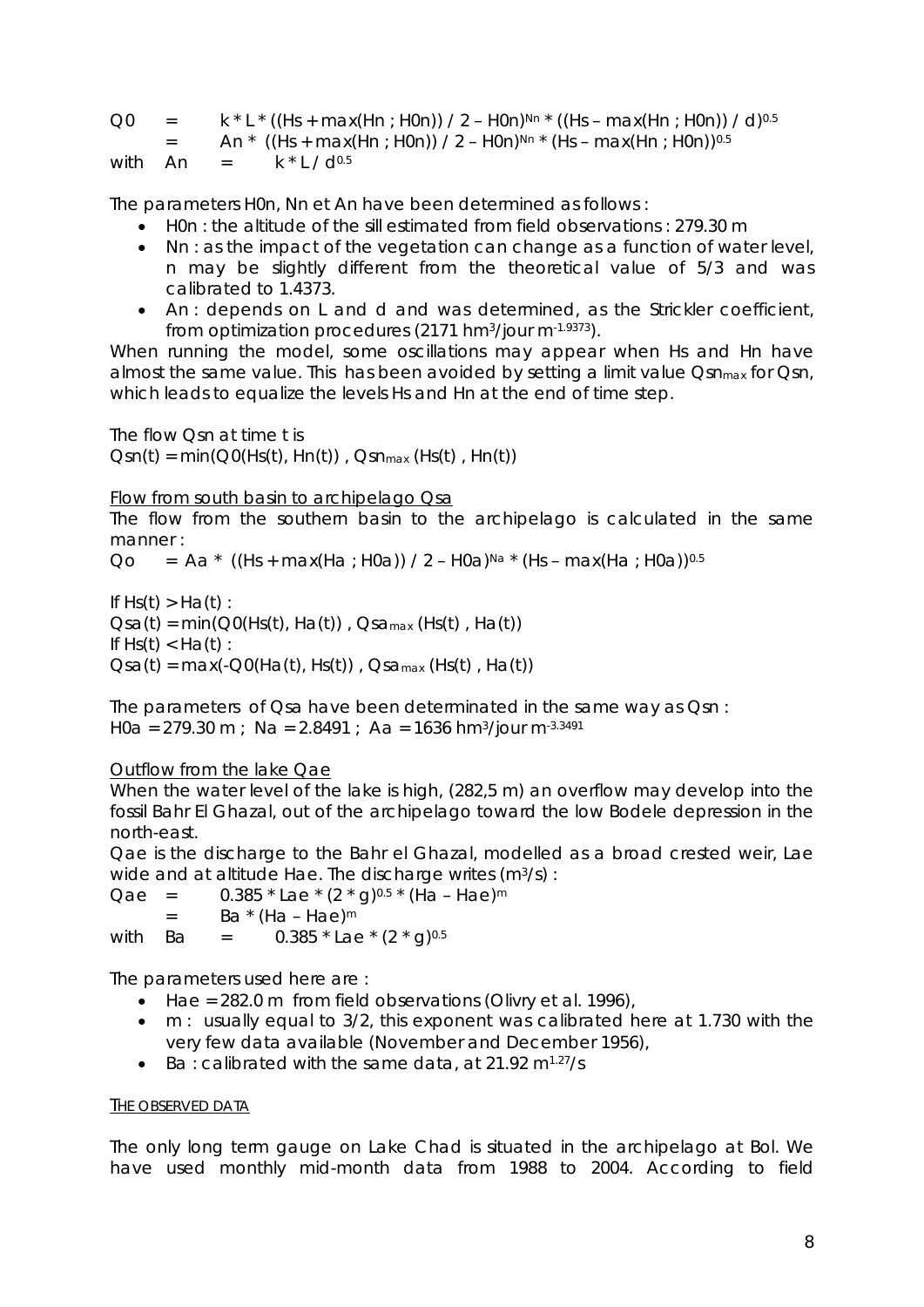observations, we have assumed that the maximum annual water level, when above 282 m, is similar in the south basin, Hs, and in the archipelago Ha. The series of the inundated water area in the north basin, Sn, has been obtained as explained above.

The measured mean monthly inflows from the River Chari as measured in N'Djamena for 1983-2004 have been provided by the Direction des Ressources en Eau et de la Météorologie (DREM, Chad). It is assumed that there is no loss nor gain between N'Djamena and the lake.

The distribution of monthly rainfall and evaporation is based on past measurements (Olivry et al. 1996) and has been set as constants, with an annual total rainfall of 150 mm and 300 mm over the northern and southern basin respectively (see Table 1). The mean annual evaporation has been estimated from annual water budgets and from potential evapo-transpiration measurements in Bol from 1964 to 1977 as 2170 mm/y (Vuillaume, 1981; Olivry et al. 1996 )(Table1).

Table 1. Monthly distribution of rainfall and evaporation used in the model (mm/month)

| Month       | ັ   |     | M                     | Α   | M   | ◡   |    |     | ◡   |                |     |     |
|-------------|-----|-----|-----------------------|-----|-----|-----|----|-----|-----|----------------|-----|-----|
| Evaporation | 136 | 155 | $\bigcap$ 1 $\bigcap$ | 220 | 226 | 201 | 75 | 150 | 159 | 199            | 178 | 150 |
| North Rain  |     |     |                       |     |     |     | 30 | 80  | 40  |                |     |     |
| South Rain  | 0   |     |                       |     |     |     | 50 | 15C |     | 3 <sup>C</sup> |     |     |

The stage-area relationships have been derived from satellite data and gauge readings when the lake progressively dried up in 1972-76 (Lemoalle, 1978; Olivry et al. 1996), and from series of earlier maps and airborne photographs for the "Normal" Chad period (Touchebeuf de Lussigny, 1969; Carmouze et al., 1983).

# **Results**

## **Analysis of the satellite imagery**

The new method for estimating the inundated area of the northern basin of the lake provided the time series of the inundation of the northern basin from 1986 to 2001, with three main results (Figure 7):

- the data obtained have been used as calibration values for the hydrologic model ;

- the 1990-2000 decade has been progressively more humid in the northern basin (Figure 7),
- the relationship between the river discharge and inundation of the northern basin has been improved and may be used for a simple and better forecasting of the inundation (see below).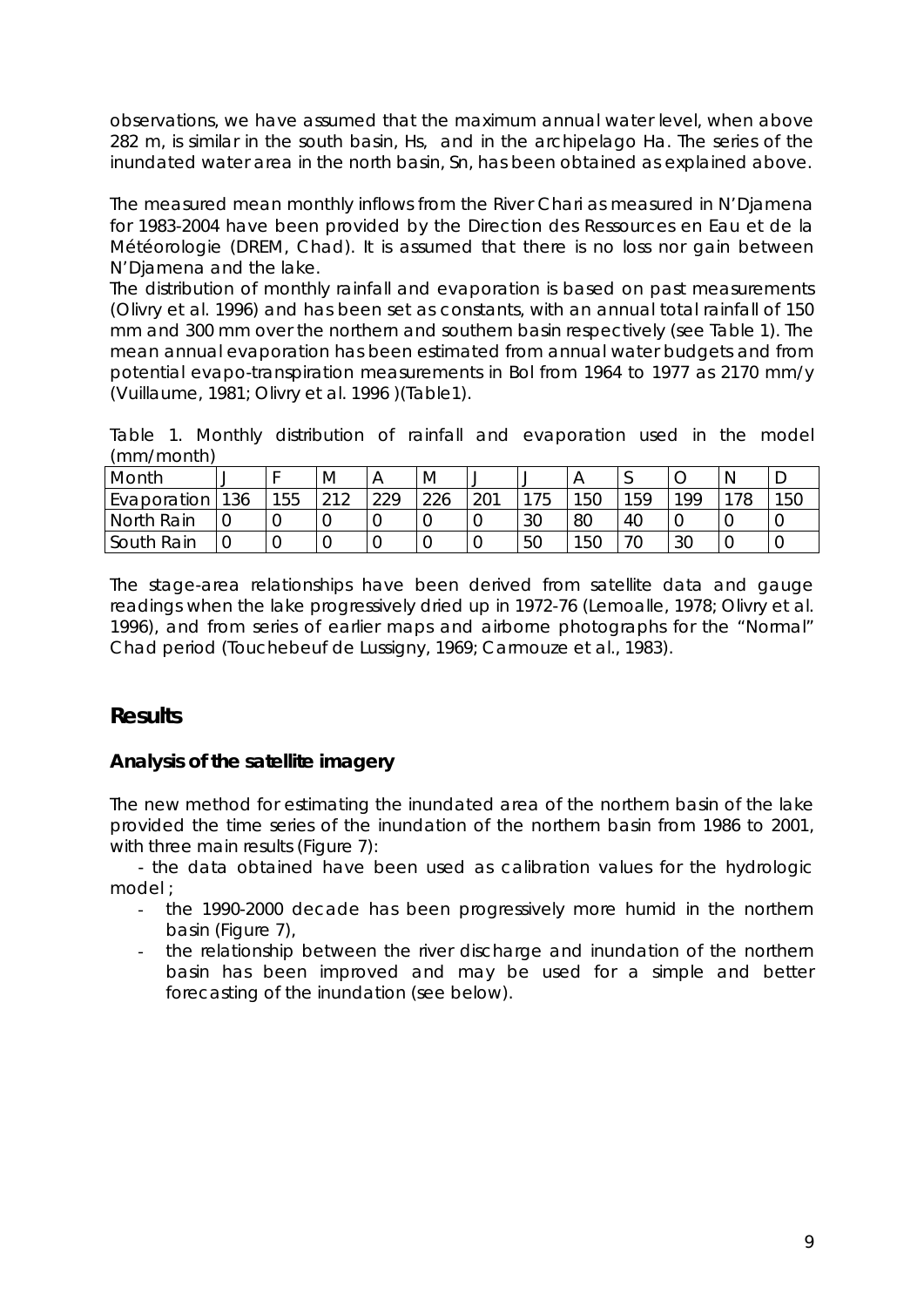

**Figure 7. The inundated surface area of the northern basin of the lake as determined from Meteosat and AVHRR/LAC data ( blue), and the River Chari annual discharge (red).** 

The new results significantly improve the semi-quantitative relationship proposed some time ago, relating the Chari annual input with an index of inundation extension based on an analysis of Meteosat data. As the river hydrograph is of a simple tropical form, it was possible to relate the peak flow of the river in N'Djamena at the end of October to the probable extent of inundation in the northern basin in January-February (Lemoalle, 1991). This was used as a warning system for the populations cultivating the exposed sediments in the bottom of the lake, and especially for those of the northern basin.

Satellite data are currently applied to the monitoring of surface water levels. Birkett (2000) and Mercier (2002) have provided pioneer applications to the southern basin of Lake Chad. Unfortunately, there were no satellite altimetric data available for the northern basin of the lake. We have shown here that inundated areas can be used, provided that the stage-area curves are available.

### **Simulation of Lake Chad hydrology**

The water level observed in the southern basin indicated that no outflow from the lake has occurred between 1985 and 2003, and thus the parameters of outflow in the Bahr el Ghazal (m; Ba) have been calibrated with very few and ancient data.

Six main parameters of the model (Nn, An, Na, Aa, Dn and Ha1)were calibrated using Excel solver, in order to adjust the results to the observed values of level in archipelago (Ha) and south pool (Hs) and of surface area of north pool (Sn). The criteria to minimize was the mean of the standard error of these three outputs of the model, calculated on the following period : 15/08/1985 – 31/12/2003. Estimates of the error on the main variables of the model are presented in Table 2. The adjustment obtained is shown on figures 8 and 9.

Table2. Nash coefficient for the calibration over the period 1985-2003.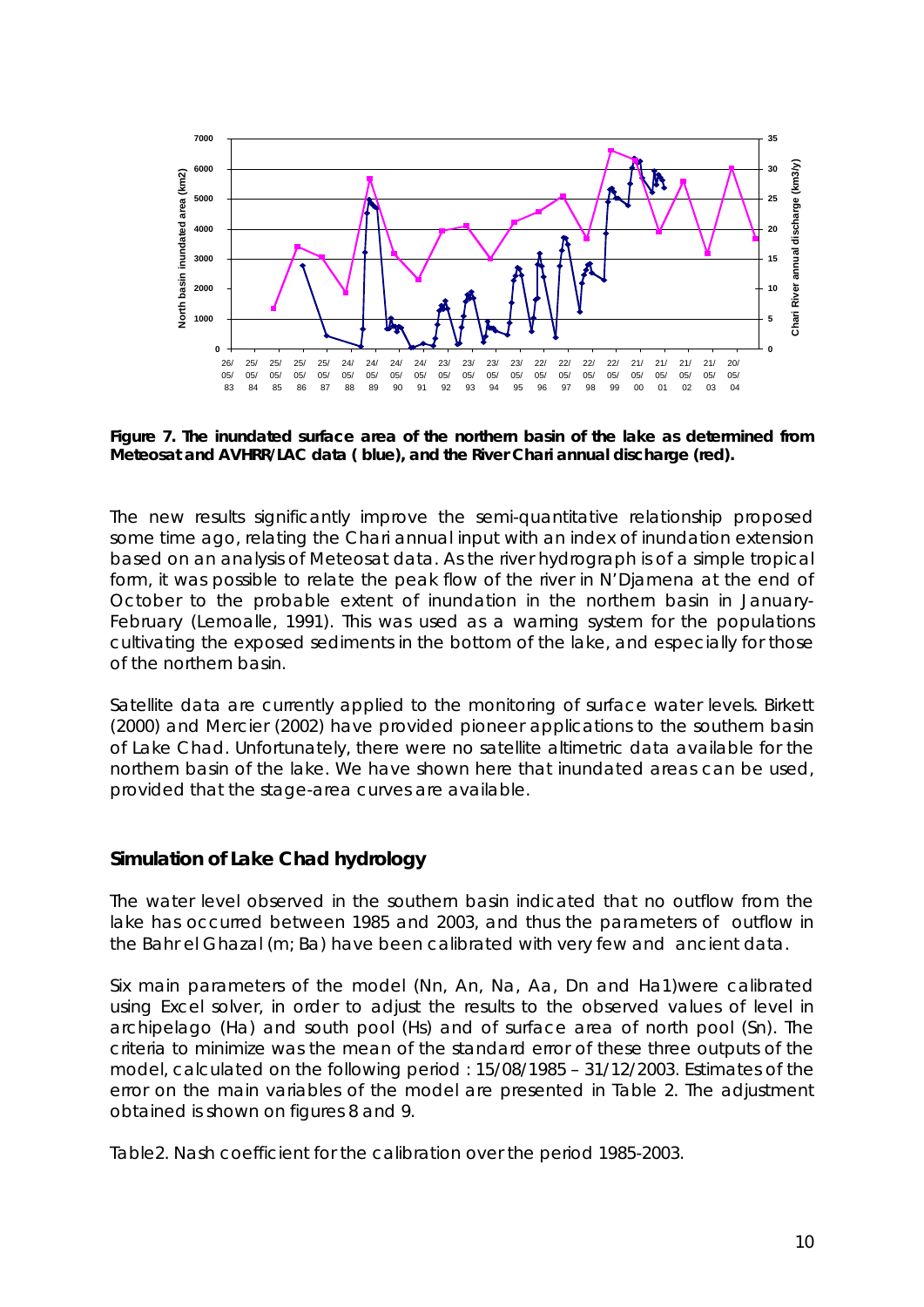| variable         | ے ل<br>. 15 | max(Ha<br>Ha0 | Sn  | mean  |
|------------------|-------------|---------------|-----|-------|
| Nash coefficient | 0.840       | 798           | 798 | 0.812 |

The model has been run to answer the following questions :

- how does the northern basin behave in a period of Small Lake Chad,
- what is the river discharge needed to restore a « normal » Lake Chad,
- what may be the impact of some strong increase in water input to the lake, resulting from transfer from the Congo-Zaïre basin ?

The simulation results needed to answer these questions are presented in Figures 8, 9 and 10.



**Figure 8. Observed and simulated water level in the archipelago (Bol gauging station). Observed data from DREM, Chad.** 



**Figure 9. Observed and simulated inundated area of the northern basin. Observed data from our analysis of AVHRR/LAC and Meteosat archives.**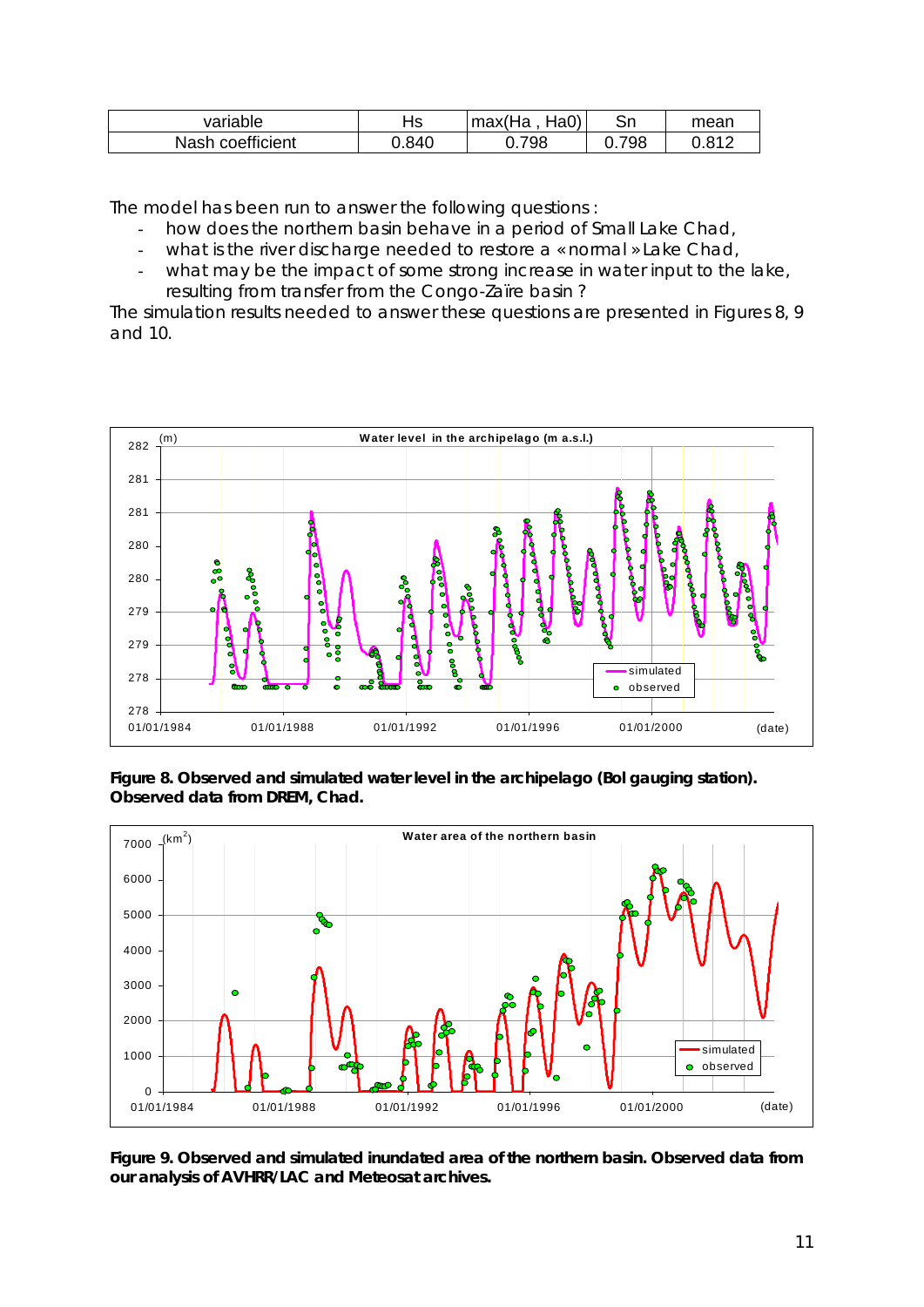# **Discussion**

#### The reason for the present Small Lake Chad

Historical descriptions of Lake Chad indicate clearly that its level can vary according to natural causes such as rainfall changes over the basin. A long period of above average rainfall from 1950 to 1967 over the West African Sahel was followed by below average rainy seasons after 1970, with harmful droughts in 1972, 1973 and 1984 (L'Hôte et al. 2002). Over the Chari-Logone basin, annual rainfall has decreased by about 150 mm (L'Hôte & Mahé, 1996 ; Climatic Research Unit, 2003). As a result, the annual discharge of the main tributary to the lake has also been lowered (Table 3). This is the main reason for the decrease in Lake Chad level and the shrinking of surface area from a Normal to a Small Lake at the beginning of the 1970s. Water abstraction for irrigation is in proportion of small importance (Lemoalle, 2004).

Table 3. Measured mean annual Chari discharge for the recent period. data from ORSTOM/IRD and DREM Tchad. N'Djamena gauging station.

| Period               | 1960 - 69 | $1970 - 79$ | $(-2)$<br>1980 - 89 | 1990 - 99 | 2000-04 |
|----------------------|-----------|-------------|---------------------|-----------|---------|
| Annual Chari         |           | 31.1        | 16.6                | 21.6      | 22.2    |
| discharge            | (1300)    | (987)       | (507)               | (684)     | (703)   |
| $km^3$ /y and (m3/s) |           |             |                     |           |         |

#### The possibility to recover

The model indicates that one annual inflow of 38 to 40 km3/year would immediately re-establish a Normal Lake Chad comprising a single body of water. The same annual inflow is further needed to maintain this status of the lake in the ensuing years, as it used to be in the 1950s and 1960s.

It has been observed that a permanent lacustrine water body is maintained in the southern pool of the lake, even for an annual Chari discharge as low as 10 km3/year. The delimitation of a rather small pool around the R. Chari delta by the two main sills allows for this situation as the depth of this pool is sufficient to avoid desiccation during the low inflow season. Such a division into smaller basins when the water level falls significantly is a feature common to other closed lakes (e.g. the Aral Sea,) which is useful in lowering salinity and maintaining lacustrine communities when evaporation over the whole lake would exceed inflows.

#### The natural resources associated with the Small Lake Chad

The main natural resources associated with Lake Chad are the fish, the natural grasses to feed the livestock and areas of rich land used for recession cultivation. As a result of the hydrologic functioning of the Small Lake Chad, the two main basins (northern basin on the one side, and southern basin plus archipelage on the other side) provide these resources in a very different way.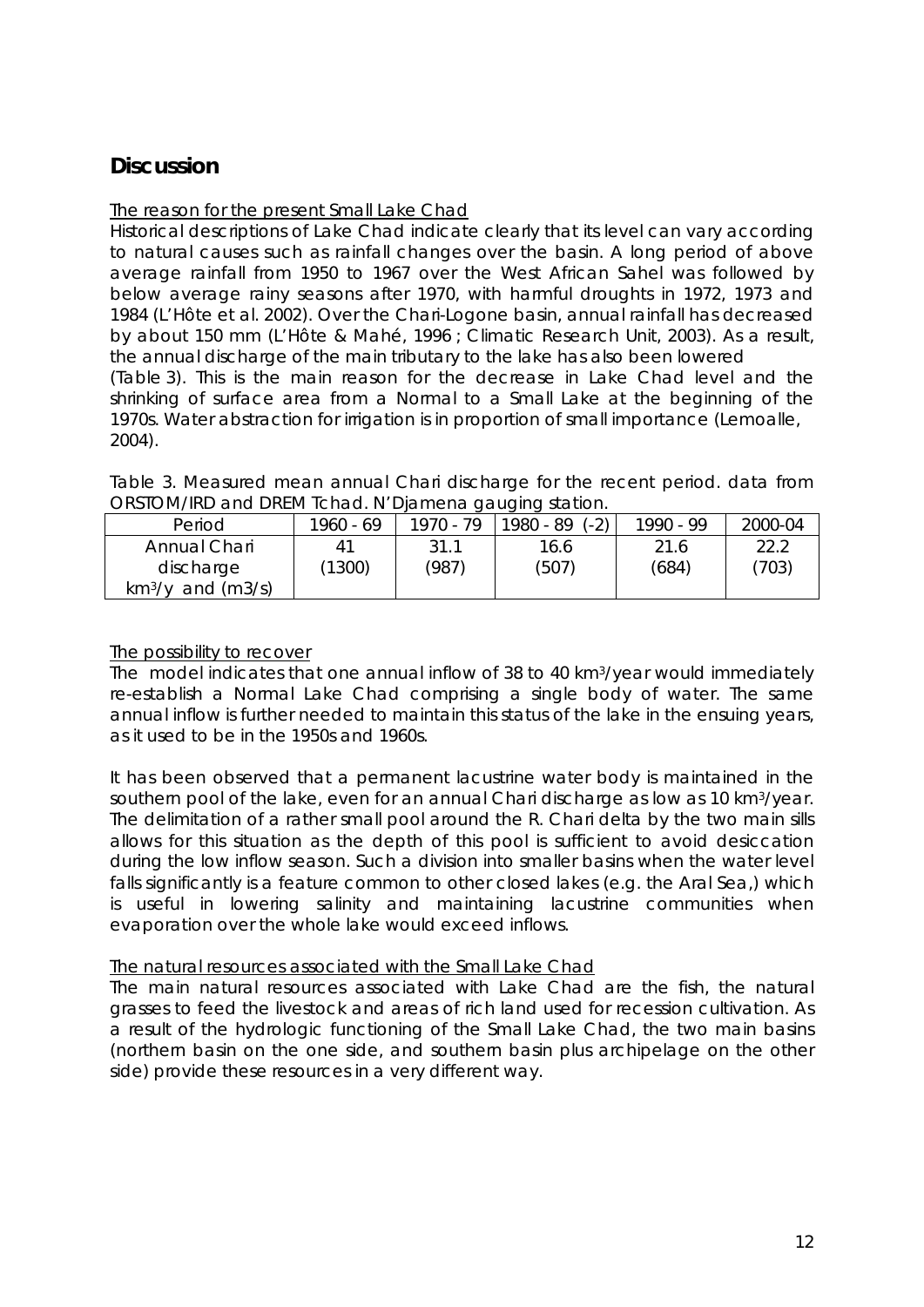

**Figure 10. The simulated water level of the northern basin with the natural inflow ( transfer zero, bottom curve)) and for hypothetical inflows resulting from various transfers from the Congo-Zaïre basin ( from 10 to 30 km3/y).** 

In the southern basin, the water is permanent in the center of the basin and in some pools of the archipelago. The water level fluctuates between 278.8 and 281.0 m, with a seasonal amplitude of 1.5 to 2.3 m. This is in the range where the change in area is the most sensitive to the changes in water level with about 2000 km2 per m level change. This area is covered by aquatic vegetation when wet, and grazed by the cattle, and can be cultivated for cereals and legumes during the draw down period. The inundated area varies between 1700 and 6000 km2, which allows for fisheries both in the open waters and in the marshes (Kolawole, 1988; Lemoalle, 2004).

The northern basin is more or less inundated according to the rainfall over the Chari basin, but it happens that it dries up completely for one or several whole years. On these occasions, there is no fish, no fodder for the cattle and almost no possibility to cultivate. The wells are often not deep enough to reach the groundwater table. The men have to migrate to find their livelihood elsewhere. In years when the inundation covers a good part of the northern basin, the fish migrate in great numbers from the southern basin and are easily caught in the shallow waters, recession cultivation becomes possible and some cattle can feed on the natural vegetation.

In a state of Normal Chad, the amplitude of the seasonal water level fluctuations is usually smaller than 1 m, and in both south and north basin the drawn down zone accessible to cultivation is also much reduced. Larger canoes and better gear are needed to access the open waters of the lake, with no increase in the catch. The natural resources are probably less important than during a good year of small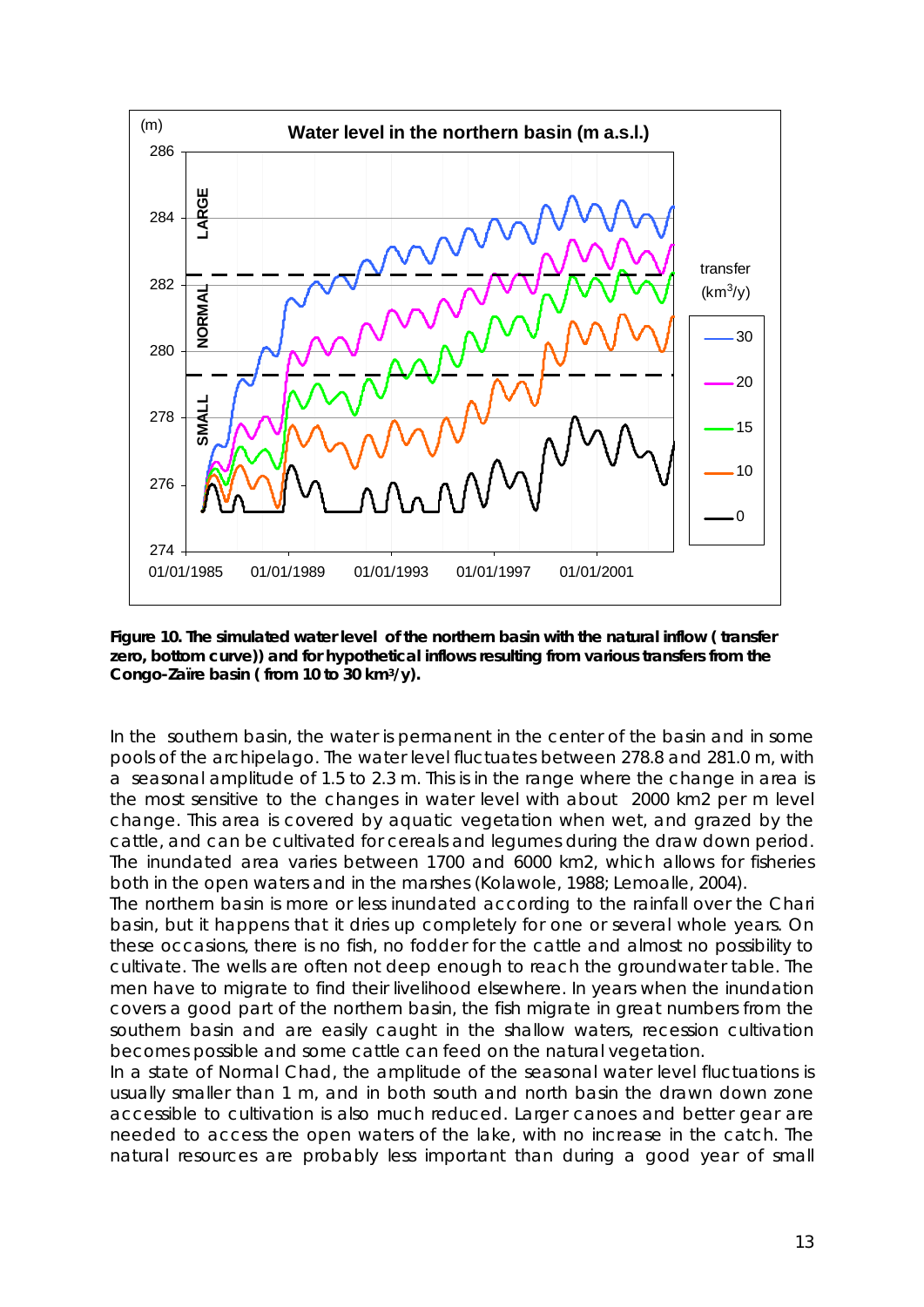Chad, but less variable and the people living around the northern basin appreciate having permanent access to water.

#### Interbasin transfers

The transfer of some water from the Congo-Zaïre basin to the Lake Chad basin has been proposed long ago as a mitigation of the semi-arid climate of the African Sahel. The idea has been given new interest with the drought in the Sahel and its impact on Lake Chad (Bonifica, 1988; LCBC, 2000). A call for a feasibility study has been launched in late 2007 to study the feasibility and impact of 40 to 100 km3/year transfers.

The simulation using different additional volumes to the observed low discharges observed from 1985 to 2004 (mean value 22 km3) indicates that a transfer of 15 to 20 km3/year would compensate the present dry climate and allow for a Normal Chad, and a 20 to 30 km<sup>3</sup> transfer would lead to possible overflow from the lake to the Bahr el Ghazal in a state of Great Chad (Figure 9). The proposed 40 to 100 km3/y in the original Bonifica project would creat overflows that are not within the framework of our model. In any case, a study of the impact along the river valleys of the Chari and Logone rivers, and on cities such as Sahr, Kousseri and N'Djamena is mandatory.

# **Conclusion**

In the present context of low rainfall over the Chari-Logone basin, the hydrologic functioning of Lake Chad is that of a Small Chad, with a northern lake basin partially and irregularly inundated. Some important natural resources are associated in the southern lake basin with this functioning, but their irregularity in the northern basin remains a major concern. We have developed a model that helps to analyse the hydrologic impact on Lake Chad of the proposed interbasin transfers from the Congo-Zaïre, but the ecological and socio-economic impact on the natural resources and on the societies living along the water courses and around Lake Chad needs attention.

#### **References**

Birkett (C.M.), 2000.- Synergistic remote sensing of Lake Chad: variability of basin inundation. Remote Sens. Environ. 72: 218-236.

Carmouze (J-P.), Durand (J.R.) & Lévêque (C.) (eds), 1983.- Lake Chad, Junk, Monogr. Biol. 53, 575 p.

Climatic Research Unit, 2003.- http://www.cru.uea.ac.uk/~mikeh/datasets/

Kolawole (A.), 1988.- Cultivation of the floor of Lake Chad: a response to environmental hazard in eastern Borno. Geographic Journal, 154: 243-250.

L'Hôte (Y) & Mahé G.), 1996.- Afrique de l'Ouest et Centrale, précipitations moyennes annuelles (période 1951-1989). carte à l'échelle 1/6 000 000. paris, ORSTOM.